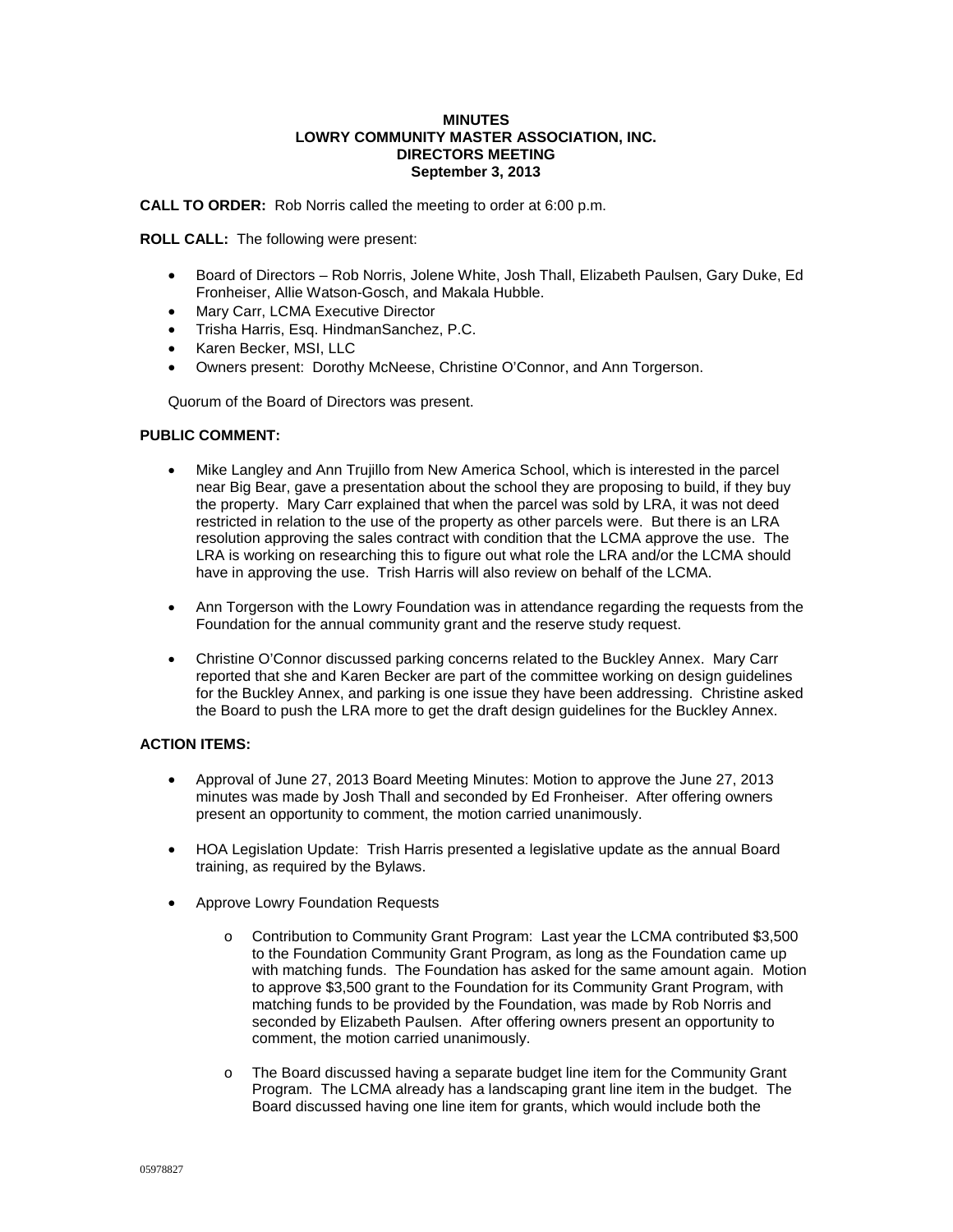Foundation Community Grant Program and the landscaping grant.

o Eisenhower Chapel Reserve Plan: The Foundation has asked the LCMA to fund a reserve study for the Chapel and the bus shelters. The Executive Committee has recommended approving the request, but to have the study for the Chapel and the bus shelters be a separate study from the LCMA's reserve study for the assets it owns. The Board directed that the cost of reserve study be added to the budget for 2014, which the Board will consider.

### **COMMITTEE REPORTS:**

### **Executive Committee**

- Approve July 2013 Financials: Karen Becker presented the summary of the financials. Motion to approve the July 2013 financials was made by Josh Thall and seconded by Ed Fronheiser. After offering owners present an opportunity to comment, the motion carried unanimously.
- Approval of Keeson bid to replace trees throughout the community: Motion to approve Keeson's bid to replace trees (approximately \$18,000) was made by Ed Fronheiser and seconded by Josh Thall. After offering owners present an opportunity to comment, the motion carried unanimously.

## **Buildings and Grounds Committee (BAG):**

 $\bullet$  11<sup>th</sup> Ave. Fence Painting Bid: Gary Duke discussed a proposal received by BAG for \$15,075.75 to restain the fence and replace 250 pickets. Gary also discussed the option of using a composite material to replace the fence, which would require less maintenance in the future and would have less of an impact on owners in relation to access to owners' lots for maintenance. However, the cost of replacing the fence with the composite material would cost more, on a one-time basis to install, than the current \$15,000 bid for the current maintenance. The Board directed BAG to get a cost estimate for the composite material.

# **Events Committee**

• Mary Carr reported that the summer events went off without any problems and the next event is the Halloween event.

# **Executive Director**

- Website and Neighborhood Directory: Mary Carr reported that new website is ready for the Board to review. There are a few revisions to be made, but it is almost ready to go live.
- Quebec Alternatives Analysis Task Force: A public meeting was held in August regarding the Quebec Alternatives Analysis. They are tasked with looking at ways to alleviate traffic issues on Quebec. Josh Thall and Mary Carr discussed some of the alternatives the Task Force has considered in the past. At this point, the Task Force is going to go back to the drawing board to look at alternatives, based on community input received regarding the alternative to widen Quebec.

## **OTHER BUSINESS:**

• MSI reviewed the tax returns prepared by the Association's CPA and Rob Norris signed them.

## **NEXT MEETING:**

• LCMA Board Meeting – Thursday, September  $26<sup>th</sup>$ , 2013 at 6:00 p.m., at the Eisenhower Chapel.